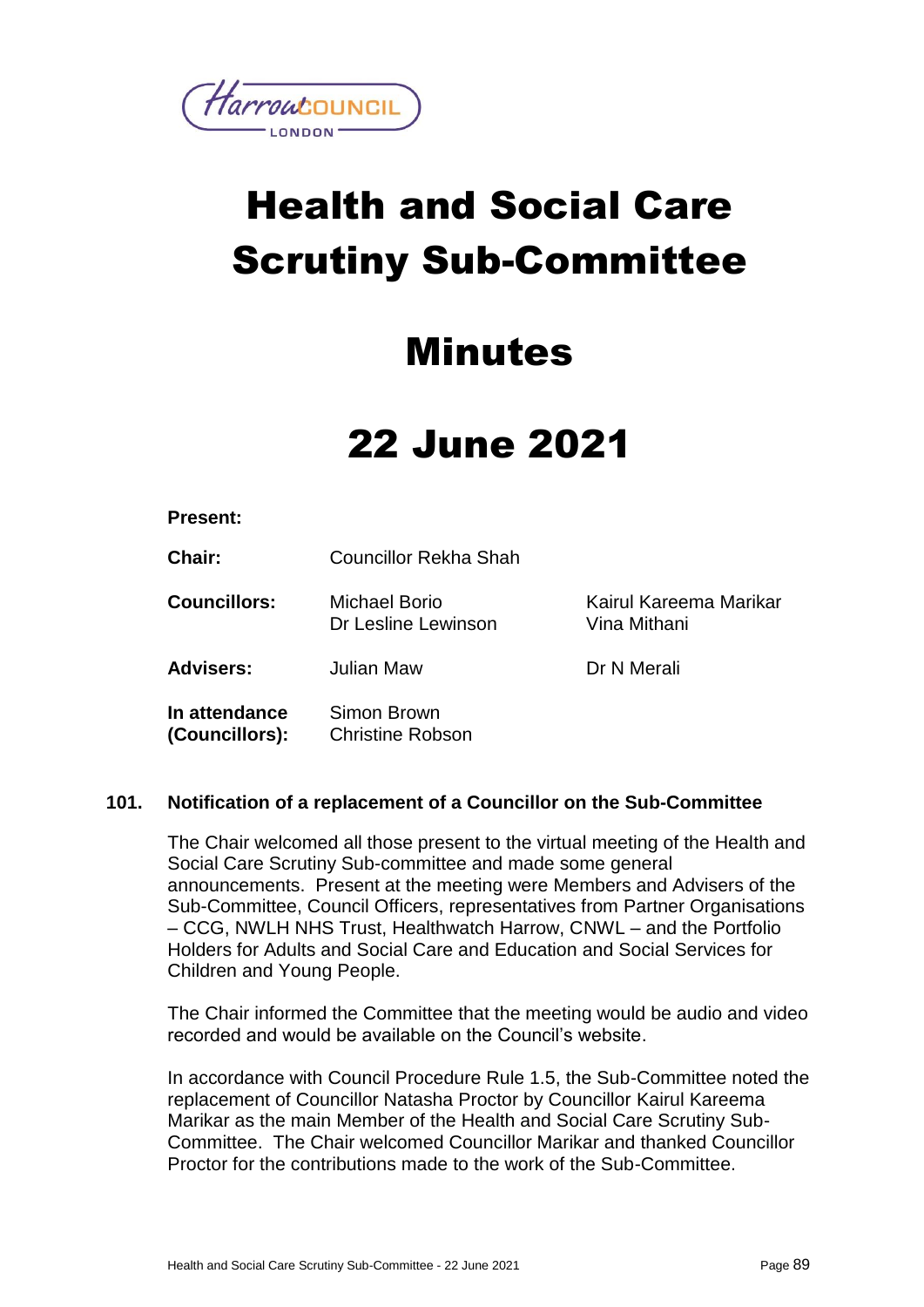#### **102. Attendance by Reserve Members**

**RESOLVED:** To note that there were no Reserve Members in attendance.

#### **103. Declarations of Interest**

**RESOLVED:** To note that the declaration of interests, which had been published on the Council website, be taken as read and that during the course of the meeting:

- (1) Councillor Kairul Marikar, a member of the Sub-Committee, declared a nonpecuniary interest in that she worked for Hertfordshire NHS Trust and CNWL NHS Trust. She would remain in the room whilst the items were considered.
- (2) Councillor Michael Borio, a member of the Sub-Committee, declared a nonpecuniary interest in relation to item 10: Covid and Vaccinations Update for Harrow in that he worked for the Department for Education. He would remain in the room whilst the item was considered.
- (3) Councillor Dr Lewinson, a member of the Sub-Committee, declared a nonpecuniary interest in relation to item 12: System response to the Healthwatch reports on GP and Primary Care Access in that she had had recent contact with Healthwatch. As the matter relating to was on not on the agenda for this meeting, she would remain in the room whilst the item was considered.

#### **104. Minutes**

**RESOLVED:** That the minutes of the meeting held on 23 February 2021, be taken as read and signed as a correct record.

#### **105. Appointment of Vice-Chair**

**RESOLVED:** To appoint Councillor Vina Mithani as Vice-Chair of the Health and Social Care Scrutiny Sub-Committee for the 2021/2022 Municipal Year.

# **106. Appointment of (Non-Voting) Advisers to the Sub-Committee**

**RESOLVED:** That the following nominees be appointed as Advisers to the Sub-Committee for the 2021/22 Municipal Year:

Mr Julian Maw (Healthwatch Harrow) Dr Nizar Merali (Harrow Local Medical Committee).

#### **107. Public Questions**

**RESOLVED:** To note that no public questions had been received.

#### **108. Petitions**

**RESOLVED:** To note that no petitions had been received.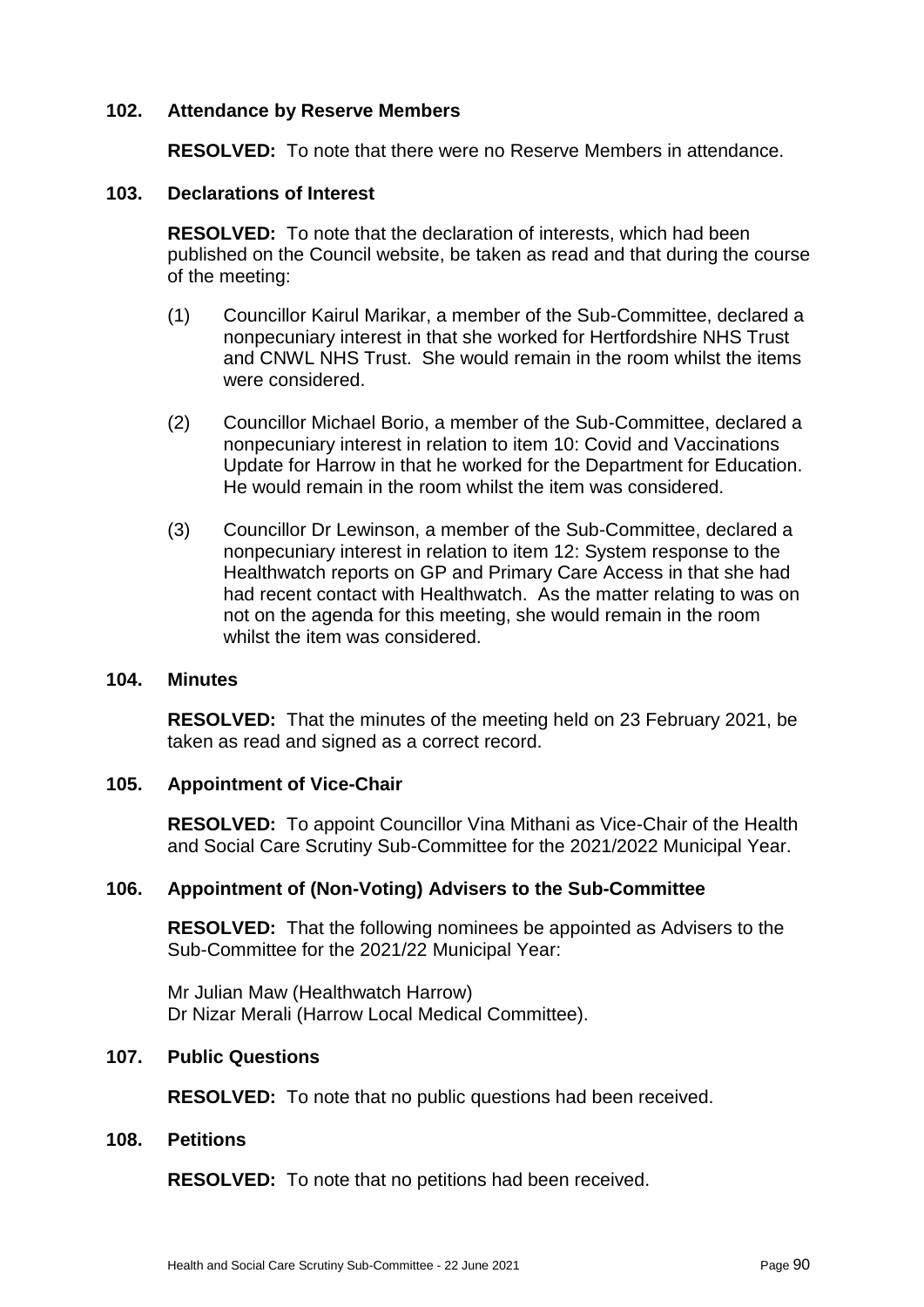# **109. References from Council and Other Committees/Panels**

None received.

#### **Resolved Items**

#### **110. Covid and Vaccinations Update for Harrow**

The Committee received a presentation from Harrow Council's Director of Public Health outlining the current position with regards to Covid in the borough as well as updating the committee on progress with the vaccination programme. The following key points were raised:

- Having multiple layers of protection such as social distancing, selfisolating, enhanced hygiene and vaccination, continued to play a crucial part in reducing transmission of Covid-19;
- Latest figures for Harrow showed 52.6 cases per 100 000 of population, with an increase of 65% in the 7 days up to 17<sup>th</sup> June 2021, which was a cause for concern. In line with the current national epidemiological trend, majority of the cases recorded in Harrow were of the Delta variant.
- The number of cases per ward fluctuated on a weekly basis and whilst no specific pattern was being observed a significant number of cases reported originated within family groups.
- Community Covid-19 testing continued, with highest rates observed in care homes, health services and schools. Although testing rates were generally lower in the eastern parts of Harrow than compared to the west, there was no specific correlation with positive rates. In addition, plans were under way to target disproportionately impacted groups by increasing availability of testing within those communities.
- Government funding had changed with the Department for Health and Social Care introducing a cap on the levels of funding available, which has meant that local authorities have had to review their testing provision and from end of June close a number of static sites, switching instead to a more targeted community model.
- Although 52.6% of adults in Harrow had had at least one dose of the Covid-19 vaccine, significant variances in the uptake between the different ethnic and minority groups remained, with people living in the most affluent parts more likely to get vaccinated compared to those living in the most deprived parts of the borough (79.5 % v 37% respectively).
- Byron Hall Mass Vaccination Site had been operational since 8<sup>th</sup> June 2021 offering both Pfizer and Astra Zeneca doses. The primary care site at Byron Hall was due to close allowing GPs to return to business as usual and respond to pressures in their practices.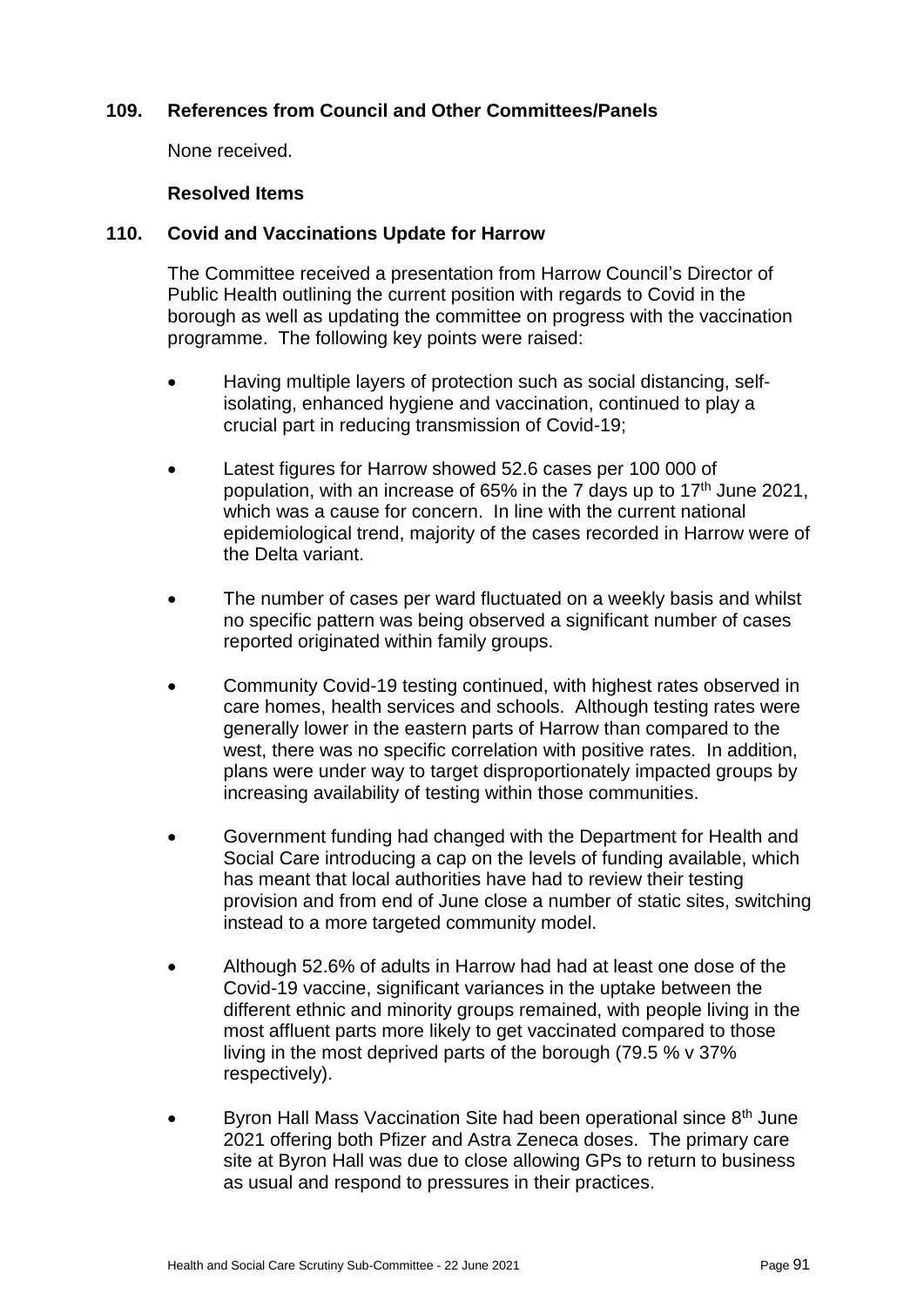Compared to national and London average, vaccination uptake in Harrow was progressing well, with Harrow having the highest overall rates in north west London. Vaccination was open to all adults over 18 but some variance in uptake across the different age groups was observed. People were encouraged to come forward and the council alongside community and health partners was exploring a range of options including flexible appointments, pop-up clinics and expansion of the pharmacy provision, in order to maximise uptake across all age groups.

Member thanked officers and NHS representatives for their updates and asked a number of questions, which were responded to as follows:

- Covid-19 vaccination boosters during the autumn period were being considered and were likely to be prioritised for people in cohorts 1 to 4. Although the exact details around the administration of the autumn booster programme could not yet be confirmed, it was anticipated to include a hybrid approach between a large- and small-scale bespoke delivery. An announcement from the government was expected within the next few weeks and the general expectation was that the booster programme would coincide with the annual flu vaccination.
- Approximately 98% of the all Covid cases in Harrow were of the Delta variant and the remaining 2% of the Alpha variant - a similar trend to the rest of London. Despite a number of school outbreaks having been reported in recent weeks, the vast majority of cases developed in households. No consistent patterns had been noted but it was likely that the rise in cases was to an extent a result of easing of restrictions and increased social mixing amongst the younger population.
- Community engagement played a key role in the vaccination programme and the council was using an innovative and multifaceted approach to ensure all groups were adequately approached. A team of community champions, who worked closely with the council brought in valuable local intelligence and were pivotal in getting the overall communication strategy, alongside more traditional methods including videos in different languages and tailored digital radio adverts.
- Vaccination rates in care homes was being closely monitored and reported to the NHS on a regular basis. Government plans about making vaccination mandatory for all care home staff and visitors was an area of growing concern due to the significant impact on businesses and their workforce. The proposals were currently being presented to Parliament and if passed would be implemented from October 2021.
- Vaccination for children in the UK against Covid-19 was being considered but had not been approved for use by the MHRA. However, plans for vaccinating children against Covid-19 were seen by many as controversial given global disparities and shortages.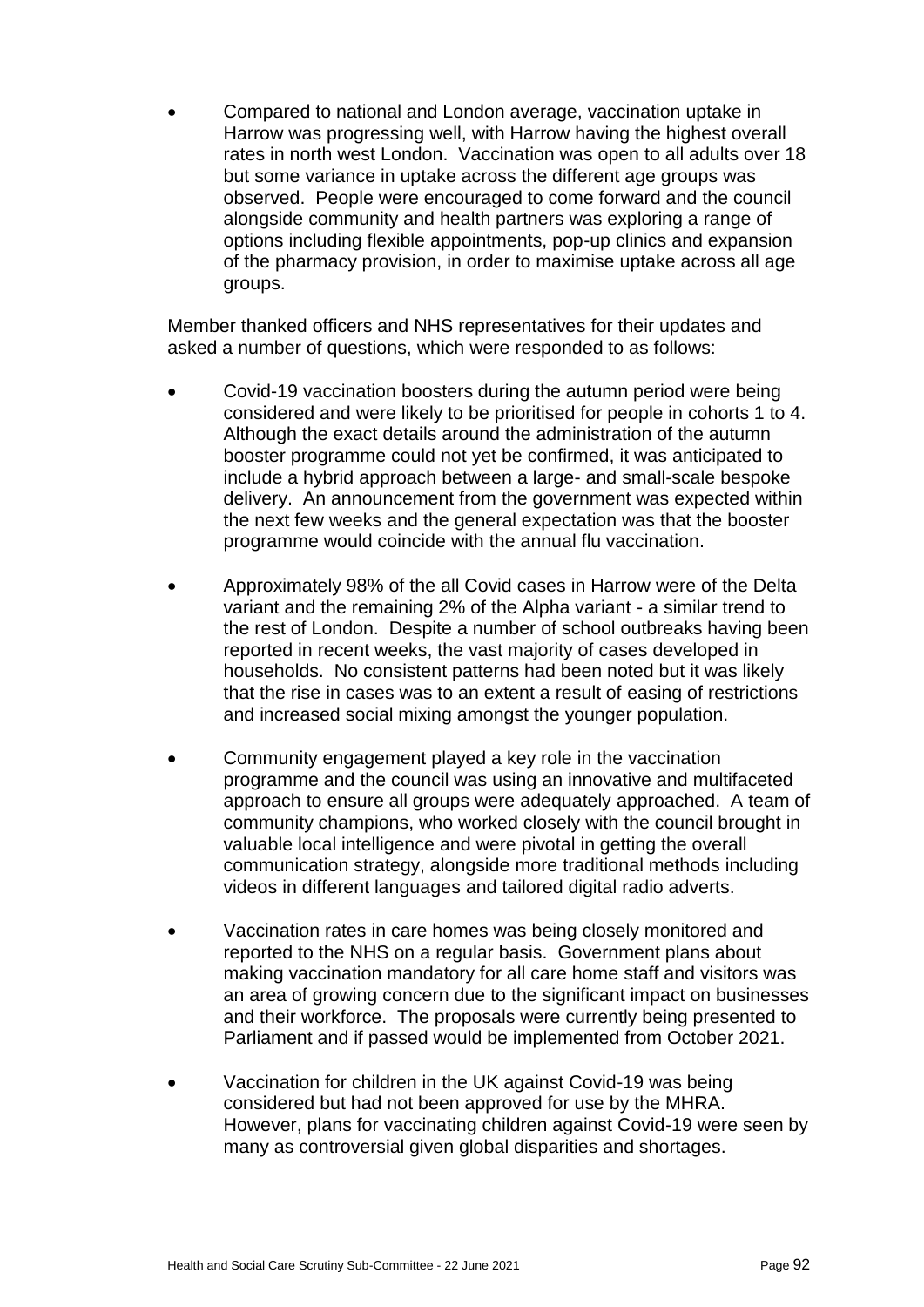The full long-term financial impact on health and social care providers by Covid-19 was yet to be seen and whilst on a local level there were no reported service failures in Harrow, a number of voids had already started to emerge, causing providers in other parts of the country to close. Post-pandemic situation was constantly evolving with the health sector having to deal with multiple covid-related conditions as well as complex mental health needs. Contractual arrangements which had been protecting providers from loss of income since the start of the pandemic had also changed and the sector was seeing an increase in urgent care activity.

**RESOLVED:** That the verbal update be noted.

# **111. Progress of the Integrated Care Partnership in Harrow**

Members received a progress update from the Acting Borough Lead Director for Harrow, NWL CCG on progress of Integrated Care Partnerships (ICP), who provided a high-level overview on the background and development of ICPs, raising the following key points:

- ICP was a collection of organisations which were coming together and were at the heart of the NHS long term health and care system change plan but were relatively undefined and varied significantly nationwide. ICP sat at a borough level and played an important role in serving the local population and bringing together local partnerships.
- Set up originally as a "100-day" programme of joint working across Harrow by the Harrow Health and Care Executive, ICP had become the central vehicle for coordinating Harrow's Covid-19 pandemic response.
- Strong agreement across partnership that Health and Care Executive has been central in improving joint working across organisations over last 12 months.
- The aim of ICP was to integrate design, planning and delivery of health services and bring real change by moving towards a shared leadership, governance, financial understanding and common values.
- ICP was working on multiple joint priority areas, addressing issues such as frailty and care settings, mental health, learning difficulties, inequalities and digital transformation amongst many. A series of ICP conversations would be taking place throughout the months of June and July 2021 in order to review progress to date and build a plan for the future.

The Committee thanked offices for their presentation and asked a series of questions which were responded to as follows:

 From March 2022, the Clinical Commissioning Group (CCG) would be dissolved as a statutory body and would be replaced with a single NW London CCG, with borough directors overseeing each area.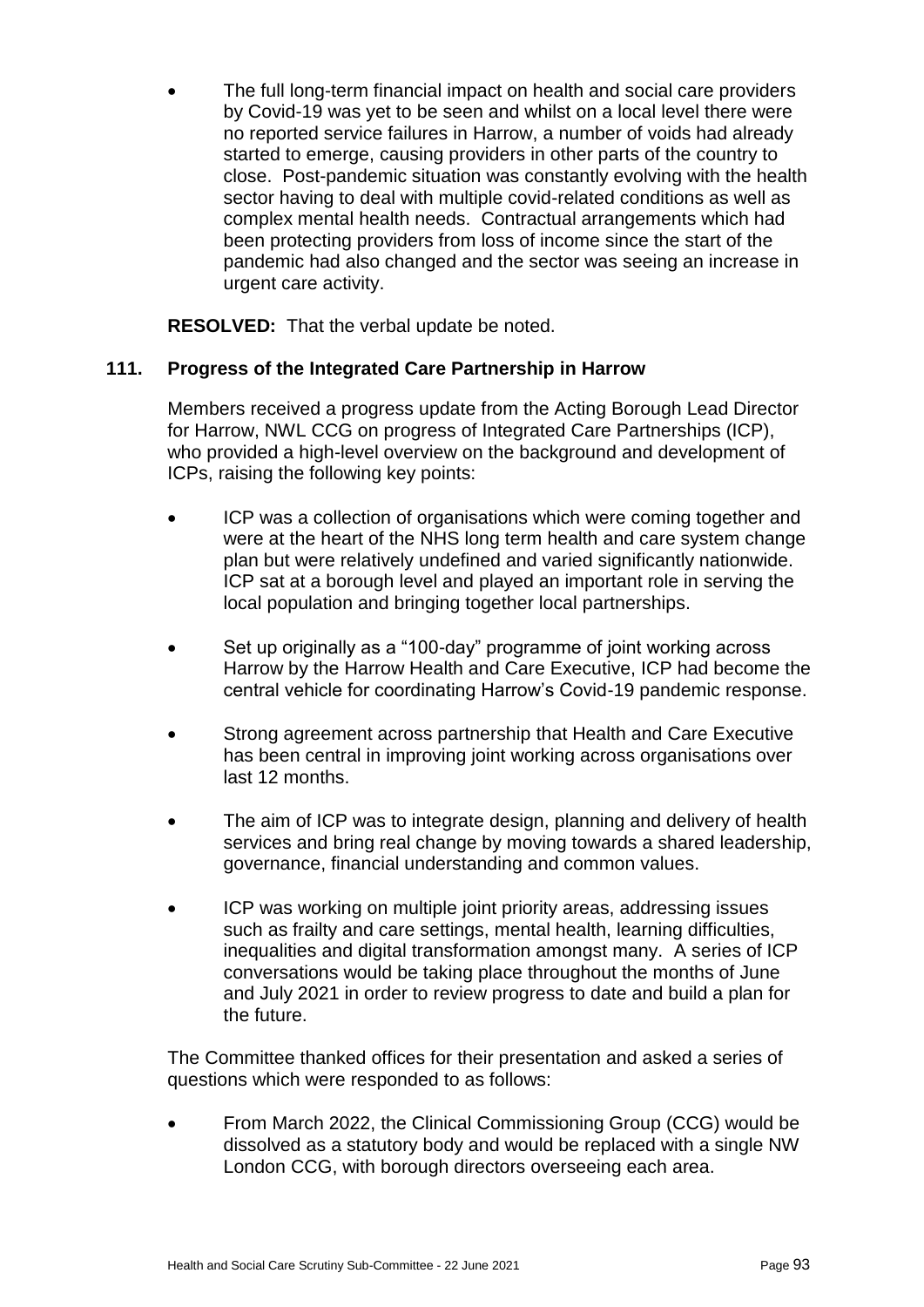- No changes were expected to the main GPs funding as this was based on a national contract with a clearly set cost per patient. However, ICP would retain responsibility for managing specific budgets delegated to each borough team such as primary care and joint commissioning funding.
- Importance of making sure that patient voices in Harrow were heard at a NW London level was noted.
- The move from transactional to a more collaborative interactions between organisations and growing focus on meeting the needs of local populations was noted and confidence was expressed that the ICP foundations being set now would represent and serve Harrow well into the future.
- The limited number of face to face appointments at GPs practices was a known issue, which was largely due to the fact that many practices were still working work under operational procedures aimed at preventing Covid-19 transmission and protecting workforce, thus requiring GPs to apply a triage model when determining which cases required face to face consultation and restrict the number of people visiting the surgery. Increased demand, particularly in urgent care treatments, and significant backlog of pre-existing cases meant that a balanced and flexible approach to managing appointments, making the most of the existing digital offer and resources was needed. Representatives also acknowledged there were common misconceptions about what the return to "normal" looked like and that better communication was needed in managing patients' expectations.

**RESOLVED:** That the update be noted.

# **112. System response to the Healthwatch reports on GP and Primary Care Access**

Members received presentation from Healthwatch Harrow on GP and Dental Access in Harrow and mental wellbeing, covering a number of issues and outlining recommendations for improvement.

Amongst the key points raised were:

- Overall satisfaction with customer service but access to GP and dental services remained a problem for many people, with a number of complaints about availability of appointments and long waiting times.
- More clarity, consistency and awareness required around what services were available to residents and how they can be accessed.
- Increasing concern about commissioning of dental care and how to meet demand, not just in Harrow but on a national level.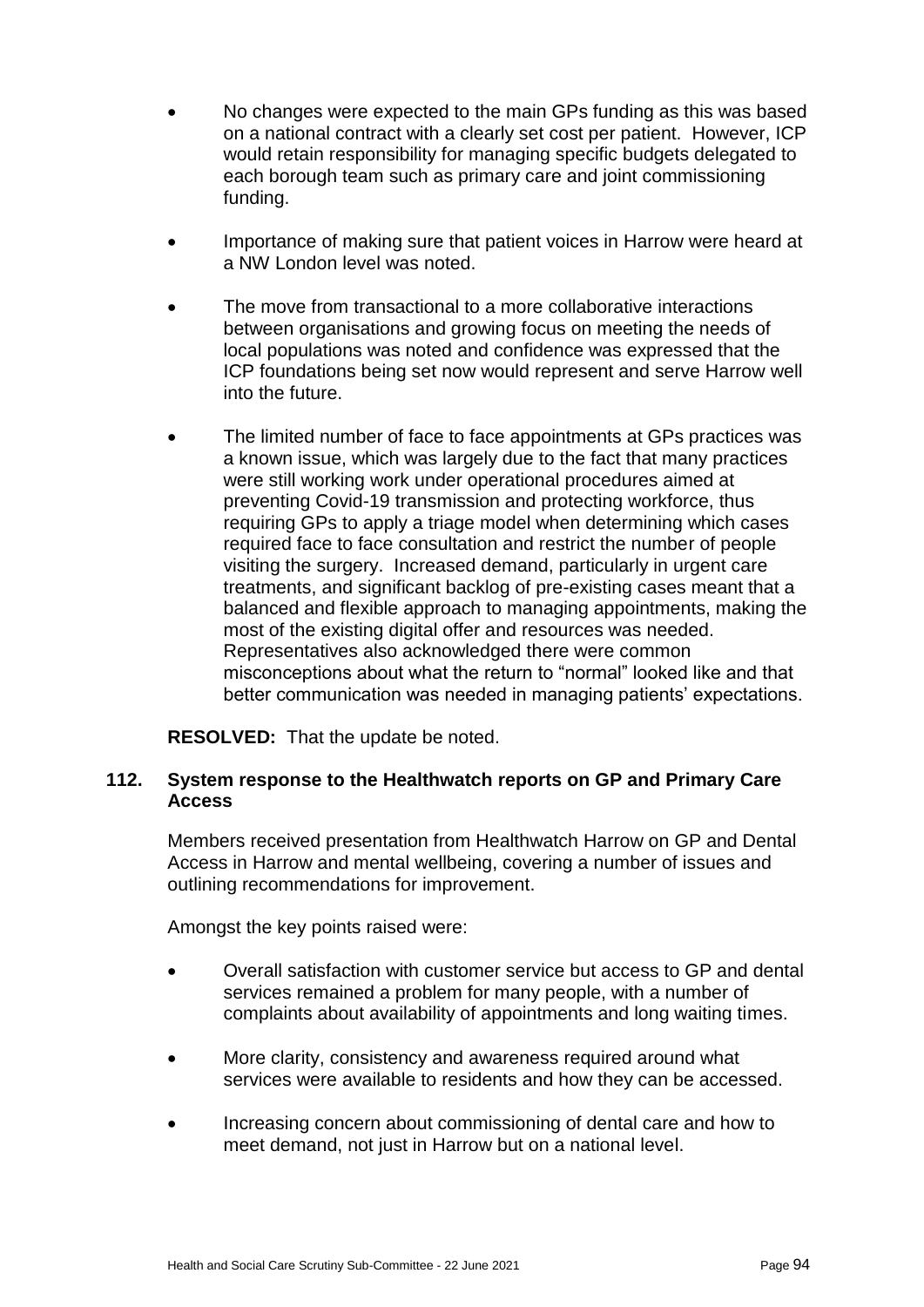- Focus on working with Black, Asian and minority ethnic communities as well as patients with language, mental and learning difficulties which were more likely to be disproportionately affected when trying to access different services.
- The impact of the Covid-19 pandemic on health services had been significant, providing a unique snapshot of society's needs. Key issues highlighted by the pandemic included accessing out of hours services, digital exclusion as well as ways of managing stress and anxiety, which were further exacerbated by poverty and job insecurity.
- Although easing of the lockdown restrictions was expected to have a positive impact on society in general, reliance on support services was expected to continue. While steps were already being undertaken to address this problem through additional funding from NHS England, increase in staffing levels within the community and acute services, investment in third sector organisations, and mental health work streams, further communication around the support available as well as commissioning of new services to meet the increased demand was expected to play crucial role in the post pandemic period.

Members thanked officers for their presentations and raised a number of questions which were responded to as follows:

- Although the presentation focused primarily on adult mental health services, NHS also recognised that children were equally affected and required mental health services support. A £90m in additional funding had been released by the NHS to target this problem and was seen as a step in the right direction. A transformation project for young people in Harrow was also under way.
- Although the survey, which underpinned the report, was done primarily online, face to face interactions with some local community groups were also undertaken to ensure fairness and inclusivity and these responses were fed into the report. However, it was acknowledged that community engagement and outreach remained a challenge and required further support and resources.
- Whilst the pandemic had led to a number of changes to the way services were being accessed and delivered and had allowed for complex multi-disciplinary discussions to take place, ensuring better patients access to care remained of primary importance. Therefore, it was important to learn from the pandemic and find a balanced approached which allowed further opening up to the community and the effective provision of help to those who needed it the most.
- Tooth decay in Harrow was an issue which was being addressed through a number of pathways including raising awareness around toothbrushing from a young age as well as initiatives at schools such as water fountains and focus on preventative dental care.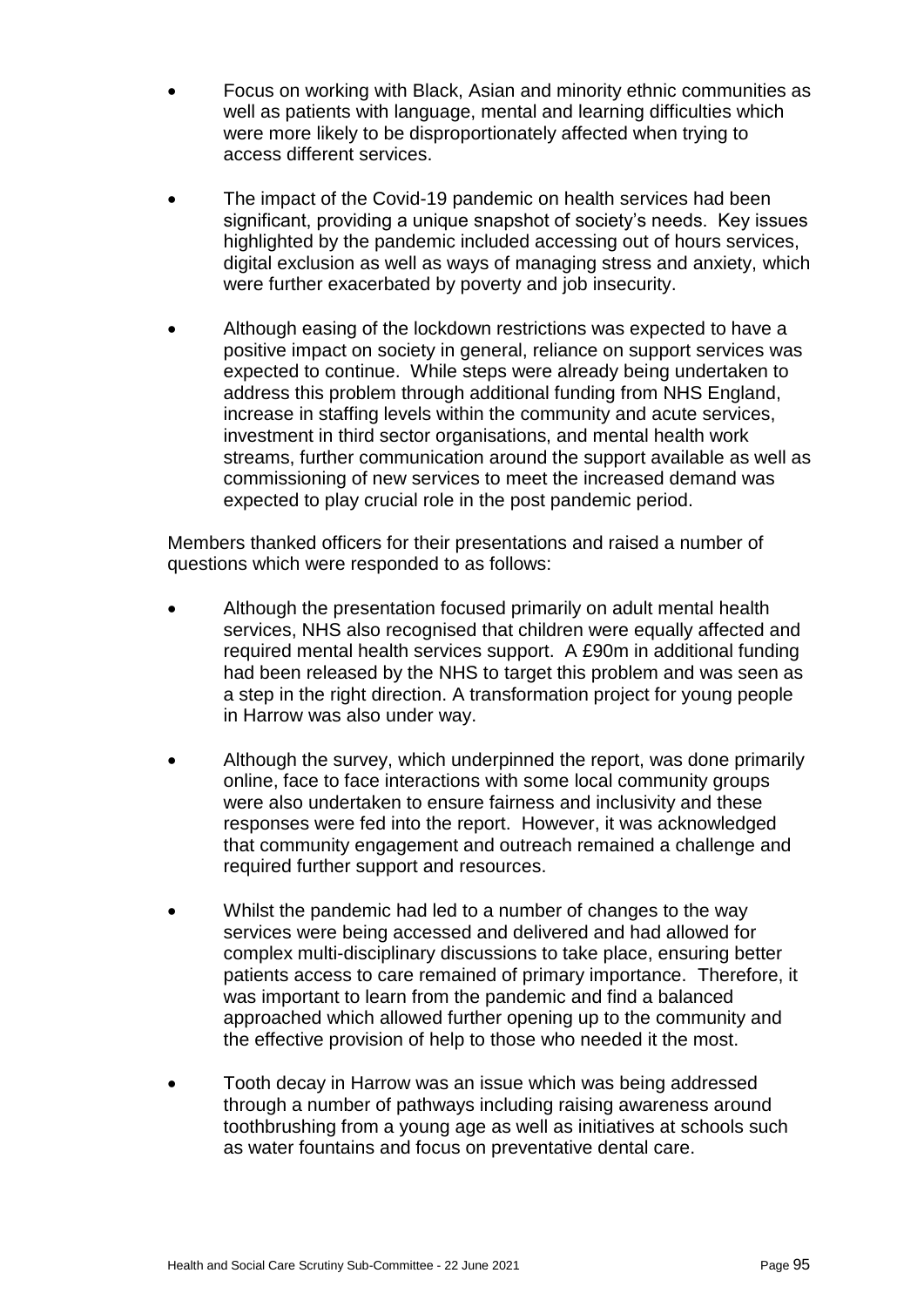Local system leaders played a crucial role in planning local support in the post pandemic period thorough effective communication, outreach and use of local networks.

Having noted the growing importance of mental health wellbeing and the essential role health services played, the Committee

**RESOLVED:** That the update be noted.

#### **113. Mount Vernon Cancer Centre Review update**

The Sub-Committee received a presentation from a NHS England and NHS Improvement representative which provided an update on the Mount Vernon Cancer Centre Review.

Officers outlined the presentation, focusing on the following key points:

- Progress on plans for relocating Mount Vernon Cancer Centre were progressing well and Watford General Hospital had been selected as the preferred site selected for the relocation.
- Options for expanding the chemotherapy unit at Northwick Park Hospital, which was expected to improve access to cancer services for people living in north west London including Harrow, were being explored.
- Positive feedback had been received following an initial assurance meeting with NHS England on the direction of the process and business case prior to moving to a public consultation.
- Good engagement with Harrow Healthwatch representatives continued with a number of patient streams set up aimed at ensuring that topics of importance were covered.
- Joint collaboration between Harrow and Hillingdon Hospital NHS Trusts on developing a case for the expansion of the chemotherapy unit at Northwick Park Hospital site, which would affect nearly 1000 Harrow patients at any given time. The expansion would see an increase from 8 to 11 chemotherapy chairs as well as greater staffing and pharmacy capacity.

Members welcomed the update and raised a number of questions which were responded to by the representatives as follows:

 Significant piece work was under way as part of the Mount Vernon Cancer Centre to review to better understand the reasons for the low radiotherapy uptake in some areas. Whilst no specific reasons or numbers could be given at this stage, representatives stated that not all cancer patients used Mount Vernon for radiotherapy, with some option for Imperial College, therefore leading to disproportionate results.